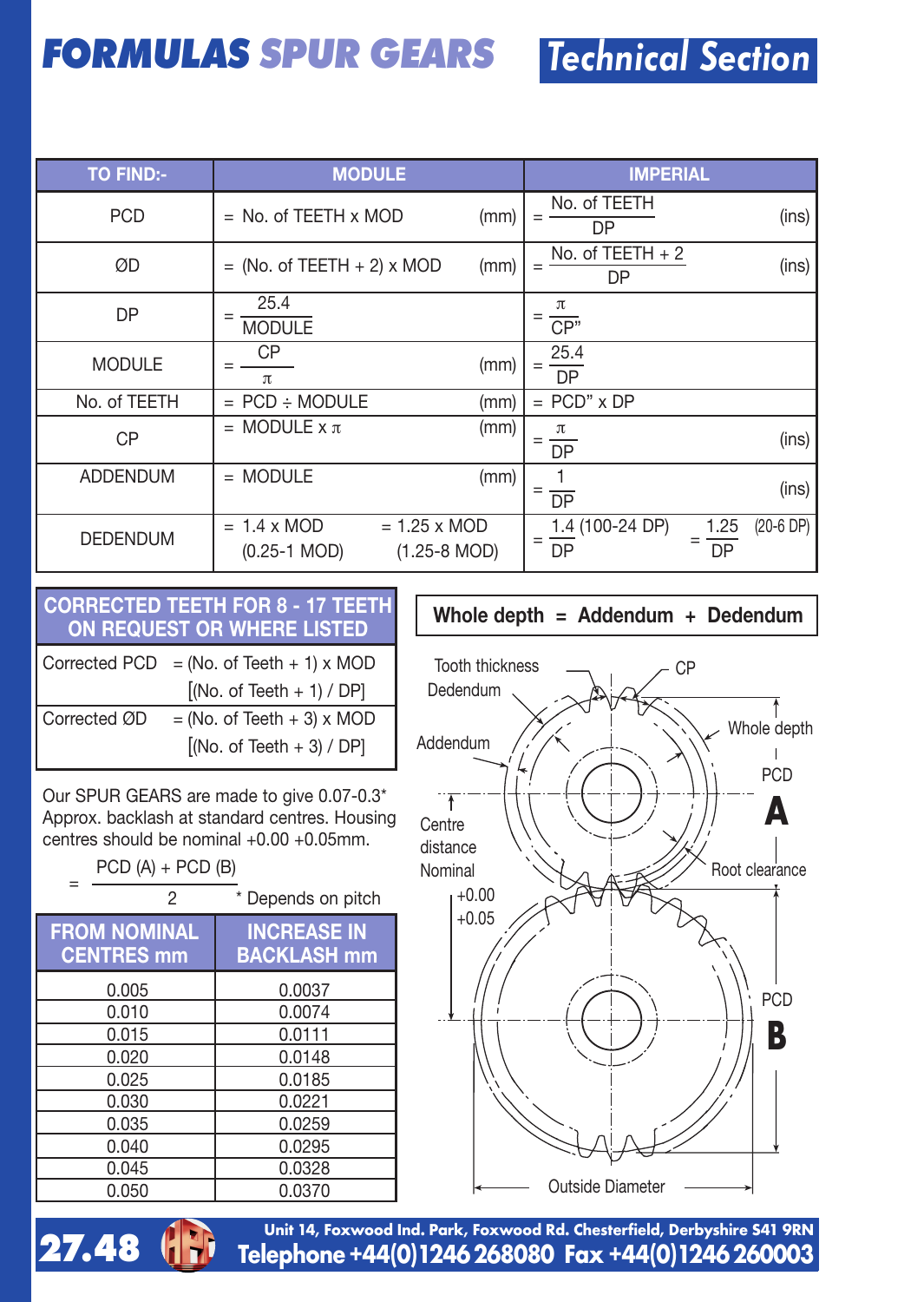## **FORMULAS** Technical Section **HELICAL GEARS**

Made to give 0.07-0.3mm\* approx. backlash at standard centres. Housing centres should be<br>nominal +0.00 - +0.05mm.

| <b>TO FIND:-</b> | <b>MODULE</b>                            |      | <b>IMPERIAL</b>                     |       |
|------------------|------------------------------------------|------|-------------------------------------|-------|
| P.C.D.           | No. of TEETH x MOD<br>COS. HELIX &       | (mm) | No. of TEETH<br>DP x COS, HELIX &   | (ins) |
| ØD               | $= PCD + (2 \times MOD)$                 | (mm) | $PCD. + 2$<br>$=$<br><b>DP</b>      |       |
| DP (NORMAL)      | 25.4<br>$=$<br><b>MODULE</b>             |      | π<br><b>CP</b>                      |       |
| <b>MODULE</b>    | CP<br>$\pi$                              | (mm) | 25.4<br>$=$<br>$\overline{DP}$      |       |
| No. of TEETH     | PCD x COS. *°<br><b>MODULE</b>           | (mm) | (DP x COS. $\angle$ °) x PCD<br>$=$ |       |
| CP (NORMAL)      | $=$ MODULE $\times \pi$                  | (mm) | π<br><b>DP</b>                      | (ins) |
| <b>ADDENDUM</b>  | $= MODULE$                               |      | <b>DP</b>                           | (ins) |
| Lead             | $PCD \times \pi$<br>$=$<br>TAN $\lambda$ |      |                                     |       |



*Where* HELIX  $\angle$  = HELIX Angle

*\* dependent on pitch*

*LEFT hand runs with LEFT hand. RIGHT hand runs with RIGHT hand.* **CROSSED AXIS**





**PARALLEL AXIS**

*LEFT hand runs with RIGHT hand.*

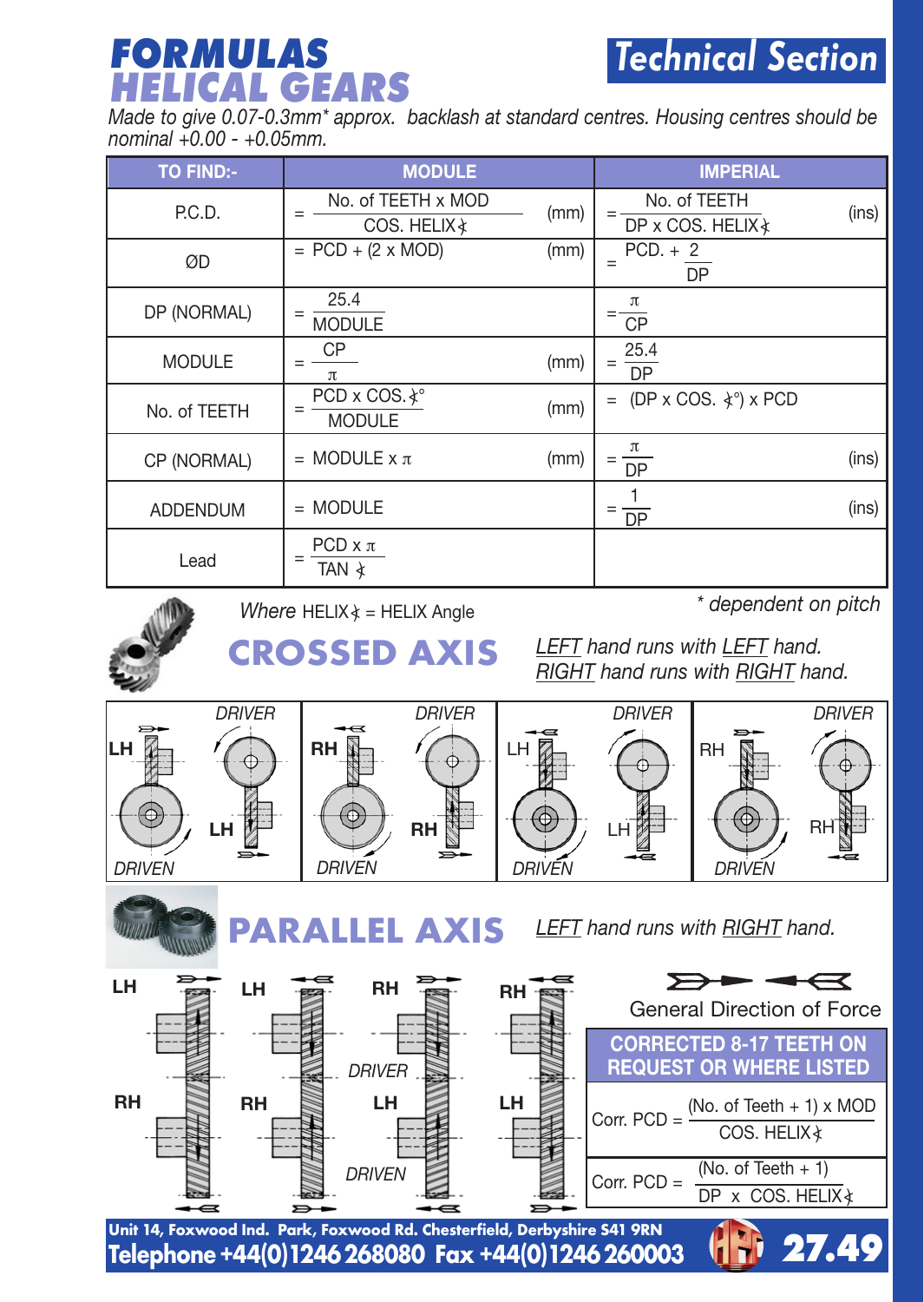## **LOAD CALCULATIONS SPUR & HELICAL**

### **SPUR GEARS, BSI 436 : 1940**

|           | ALLOWABLE TANGENTIAL LOAD, 20° P.A.                               |                                     |  |  |  |  |  |  |  |  |
|-----------|-------------------------------------------------------------------|-------------------------------------|--|--|--|--|--|--|--|--|
| Xb        | $=$ Speed factor for strength                                     | <b>WEAR</b>                         |  |  |  |  |  |  |  |  |
| Хc        | $=$ Speed factor for wear                                         | Xc Z Sc F                           |  |  |  |  |  |  |  |  |
| Y         | $=$ Strength factor                                               | lbs.<br>κ                           |  |  |  |  |  |  |  |  |
| z         | $=$ Zone factor                                                   |                                     |  |  |  |  |  |  |  |  |
| $Sc*$     | $=$ Material rating (surface stress)                              |                                     |  |  |  |  |  |  |  |  |
| $Sb*$     | $=$ Material rating (bending stress)                              | <b>STRENGTH</b>                     |  |  |  |  |  |  |  |  |
| κ         | $=$ Pitch factor DP 0.8 power                                     | Xb Y Sb F<br>lbs.<br><b>DP</b>      |  |  |  |  |  |  |  |  |
| F         | $=$ Face width (inches)                                           |                                     |  |  |  |  |  |  |  |  |
| <b>DP</b> | $= 25.4$<br><b>MOD</b>                                            | $1N = 0.2248$ lbs                   |  |  |  |  |  |  |  |  |
|           | Allowable tangential teeth load lbs $=$ Torque lbs ins $\times$ 2 | Torque Ibs ins $x .113 =$ Torque Nm |  |  |  |  |  |  |  |  |

pcd"

*The lowest of the four values for pinion and wheel gives the gear rating. The normal rating for gears is based on 12 hours/day.*

1 lb = 1N x .2248 =  $\frac{1 \text{ kg}}{2.20462}$  $\frac{T_{\text{orque Nm}}}{113}$  = Torque lbs Ins

## **HELICAL GEARS, BSI 436 : 1940**

#### **ALLOWABLE TANGENTIAL LOAD OF 30° HELIX ANGLE, 20° P.A.**

| Xb        | = Speed Factor for Strength          |                                        |                                          |  |  |  |  |
|-----------|--------------------------------------|----------------------------------------|------------------------------------------|--|--|--|--|
| Xc        | = Speed Factor for Wear              | <b>WEAR</b>                            | *for other helix angles<br>multiply Z by |  |  |  |  |
| Υ         | $=$ Strength Factor                  | Xc Z* Sc F<br>lbs.<br>K                | $0.75$ sec <sup>2</sup> $\alpha$         |  |  |  |  |
| z         | $=$ Zone Factor                      |                                        |                                          |  |  |  |  |
| $Sc*$     | $=$ Material Rating (surface stress) | <b>STRENGTH</b>                        | *for other helix angles                  |  |  |  |  |
| $Sb*$     | $=$ Material Rating (bending stress) | Xb Y* Sb F                             | multiply Y by                            |  |  |  |  |
| Κ         | $=$ Pitch Factor DP $0.8$ Power      | lbs.<br><b>DP</b>                      | 1.33 $\cos^2 \alpha$                     |  |  |  |  |
| F         | $=$ Face Width (inches)              | $1.33 \text{ Cos}^2$ 17°45' = 1.206    |                                          |  |  |  |  |
| $\alpha$  | $=$ Helix Angle                      | $0.75$ Sec <sup>2</sup> 17°45' = 0.862 |                                          |  |  |  |  |
| <b>DP</b> | $= 25.4$<br><b>MOD</b>               | $Cos = Cosine$<br>$Sec = Secant$       |                                          |  |  |  |  |

**\*** Please refer to **Material Strength** page for values.



**27.50** 1. Telephone +44(0)1246 268080 Fax +44(0)1246 260003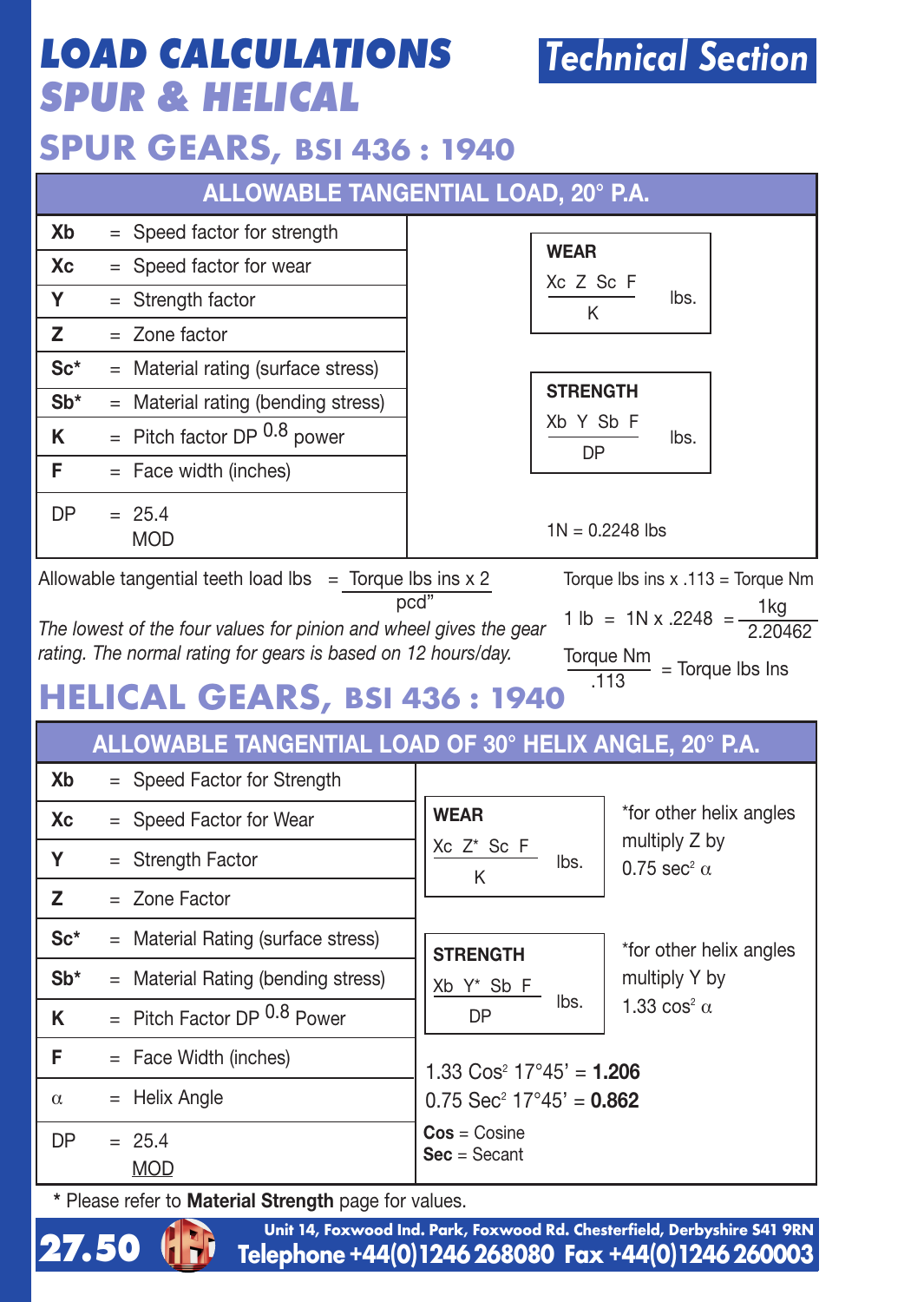# **SPEED FACTORS SPUR & HELICAL**

## **Xc FOR WEAR**

|            |       | <b>RUNNING TIME</b> (hours per day) |       |       |       |       |       |       |  |  |  |  |  |  |  |
|------------|-------|-------------------------------------|-------|-------|-------|-------|-------|-------|--|--|--|--|--|--|--|
| <b>Rpm</b> | 1     | $\overline{2}$                      | 4     | 6     | 8     | 12    | 18    | 24    |  |  |  |  |  |  |  |
| .5         | 2.60  | 2.10                                | 1.65  | 1.45  | 1.31  | 1.16  | 1.00  | 0.90  |  |  |  |  |  |  |  |
| 1          | 2.14  | 1.80                                | 1.44  | 1.25  | 1.15  | 1.00  | 0.86  | 0.78  |  |  |  |  |  |  |  |
| 3          | 1.80  | 1.44                                | 1.14  | 1.0   | 0.90  | 0.78  | 0.67  | 0.62  |  |  |  |  |  |  |  |
| 6          | 1.57  | 1.25                                | 0.97  | 0.87  | 0.79  | 0.68  | 0.60  | 0.54  |  |  |  |  |  |  |  |
| 10         | 1.43  | 1.13                                | 0.90  | 0.79  | 0.72  | 0.63  | 0.54  | 0.48  |  |  |  |  |  |  |  |
| 30         | 1.18  | 0.92                                | 0.73  | 0.64  | 0.58  | 0.51  | 0.43  | 0.40  |  |  |  |  |  |  |  |
| 60         | 1.02  | 0.82                                | 0.64  | 0.57  | 0.52  | 0.45  | 0.39  | 0.35  |  |  |  |  |  |  |  |
| 100        | 0.935 | 0.735                               | 0.585 | 0.515 | 0.470 | 0.410 | 0.350 | 0.320 |  |  |  |  |  |  |  |
| 200        | 0.825 | 0.650                               | 0.520 | 0.460 | 0.415 | 0.360 | 0.310 | 0.280 |  |  |  |  |  |  |  |
| 400        | 0.730 | 0.580                               | 0.460 | 0.400 | 0.360 | 0.320 | 0.270 | 0.250 |  |  |  |  |  |  |  |
| 500        | 0.700 | 0.550                               | 0.440 | 0.380 | 0.350 | 0.305 | 0.260 | 0.240 |  |  |  |  |  |  |  |
| 600        | 0.680 | 0.530                               | 0.425 | 0.370 | 0.340 | 0.290 | 0.250 | 0.230 |  |  |  |  |  |  |  |
| 800        | 0.635 | 0.500                               | 0.400 | 0.350 | 0.320 | 0.270 | 0.240 | 0.220 |  |  |  |  |  |  |  |
| 1000       | 0.610 | 0.480                               | 0.380 | 0.335 | 0.305 | 0.260 | 0.230 | 0.210 |  |  |  |  |  |  |  |
| 2000       | 0.520 | 0.415                               | 0.325 | 0.290 | 0.260 | 0.220 | 0.200 | 0.180 |  |  |  |  |  |  |  |
| 3000       | 0.450 | 0.355                               | 0.280 | 0.250 | 0.225 | 0.195 | 0.170 | 0.155 |  |  |  |  |  |  |  |
| 4000       | 0.415 | 0.325                               | 0.260 | 0.225 | 0.207 | 0.180 | 0.155 | 0.145 |  |  |  |  |  |  |  |
| 5000       | 0.380 | 0.305                               | 0.240 | 0.210 | 0.190 | 0.165 | 0.145 | 0.132 |  |  |  |  |  |  |  |
| 7000       | 0.340 | 0.270                               | 0.215 | 0.190 | 0.170 | 0.150 | 0.130 | 0.118 |  |  |  |  |  |  |  |
| 10000      | 0.305 | 0.240                               | 0.190 | 0.165 | 0.152 | 0.130 | 0.115 | 0.105 |  |  |  |  |  |  |  |

### **Xb FOR STRENGTH**

|            | <b>RUNNING TIME</b> (hours per day) |       |       |                   |       |  |  |  |  |  |  |  |  |
|------------|-------------------------------------|-------|-------|-------------------|-------|--|--|--|--|--|--|--|--|
| <b>Rpm</b> | 1                                   | 3     | 6     | $12 \overline{ }$ | 24    |  |  |  |  |  |  |  |  |
| .6         | 1.06                                | 0.9   | 0.82  | 0.73              | 0.67  |  |  |  |  |  |  |  |  |
| 1          | 1.00                                | 0.86  | 0.77  | 0.70              | 0.64  |  |  |  |  |  |  |  |  |
| 4          | 0.90                                | 0.76  | 0.69  | 0.63              | 0.57  |  |  |  |  |  |  |  |  |
| 10         | 0.80                                | 0.69  | 0.63  | 0.57              | 0.52  |  |  |  |  |  |  |  |  |
| 30         | 0.70                                | 0.61  | 0.55  | 0.48              | 0.45  |  |  |  |  |  |  |  |  |
| 50         | 0.65                                | 0.56  | 0.51  | 0.46              | 0.42  |  |  |  |  |  |  |  |  |
| 80         | 0.62                                | 0.53  | 0.48  | 0.43              | 0.39  |  |  |  |  |  |  |  |  |
| 100        | 0.600                               | 0.510 | 0.430 | 0.410             | 0.375 |  |  |  |  |  |  |  |  |
| 200        | 0.525                               | 0.425 | 0.405 | 0.360             | 0.330 |  |  |  |  |  |  |  |  |
| 400        | 0.435                               | 0.400 | 0.360 | 0.320             | 0.295 |  |  |  |  |  |  |  |  |
| 500        | 0.420                               | 0.380 | 0.345 | 0.310             | 0.285 |  |  |  |  |  |  |  |  |
| 600        | 0.415                               | 0.370 | 0.330 | 0.300             | 0.275 |  |  |  |  |  |  |  |  |
| 800        | 0.410                               | 0.345 | 0.310 | 0.285             | 0.255 |  |  |  |  |  |  |  |  |
| 1000       | 0.385                               | 0.330 | 0.295 | 0.270             | 0.245 |  |  |  |  |  |  |  |  |
| 2000       | 0.325                               | 0.285 | 0.255 | 0.230             | 0.210 |  |  |  |  |  |  |  |  |
| 3000       | 0.285                               | 0.245 | 0.220 | 0.200             | 0.180 |  |  |  |  |  |  |  |  |
| 4000       | 0.260                               | 0.225 | 0.200 | 0.182             | 0.165 |  |  |  |  |  |  |  |  |
| 5000       | 0.240                               | 0.208 | 0.185 | 0.168             | 0.152 |  |  |  |  |  |  |  |  |
| 7000       | 0.215                               | 0.185 | 0.165 | 0.150             | 0.138 |  |  |  |  |  |  |  |  |
| 10000      | 0.192                               | 0.165 | 0.148 | 0.135             | 0.120 |  |  |  |  |  |  |  |  |

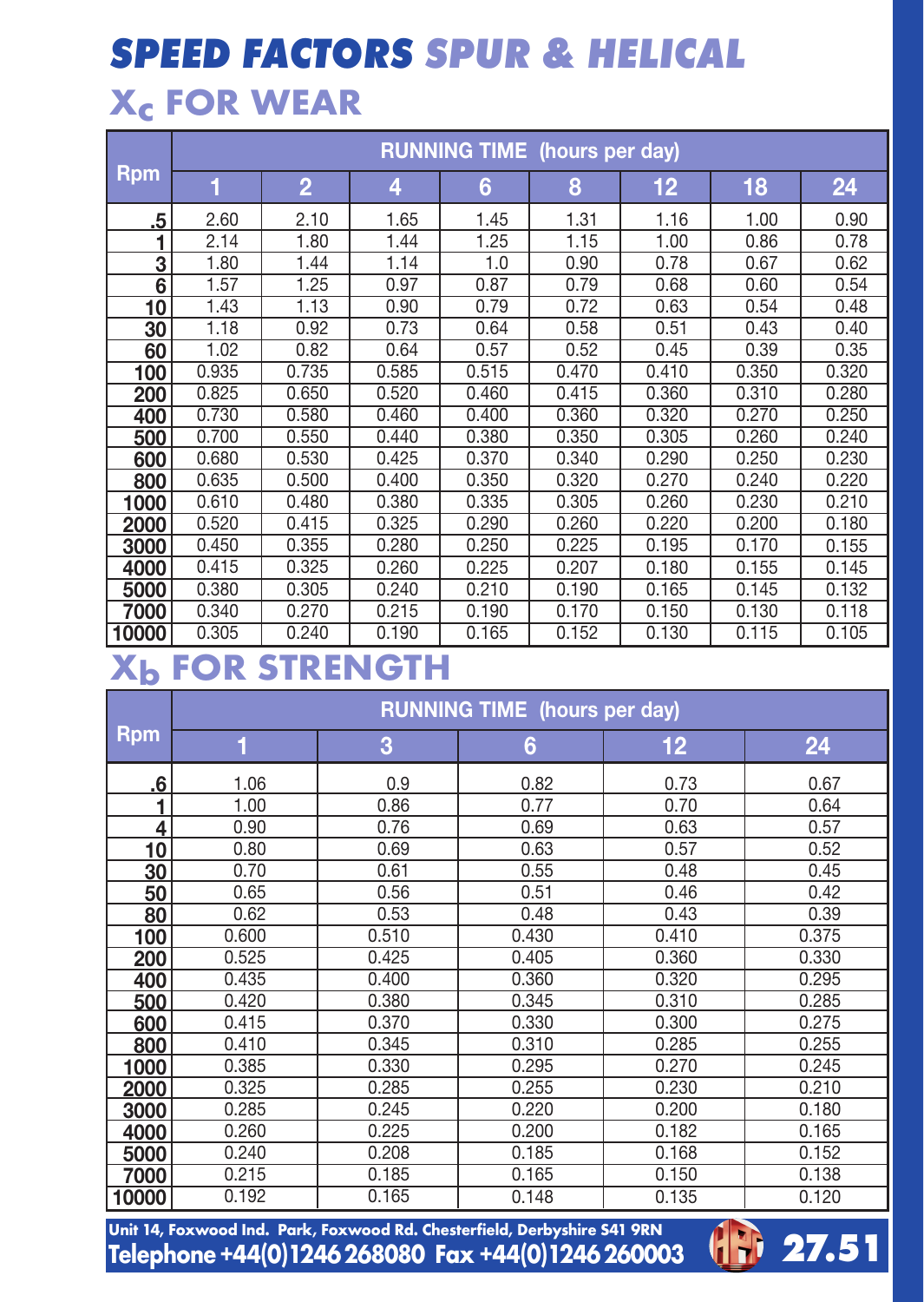## **ZONE FACTORS SPUR & HELICAL** Technical Section

**Z**

## **SPUR GEARS, 20°P.A.**

| No. of<br><b>Teeth</b> |                          | <b>NUMBER OF TEETH ON PINION</b> |      |      |      |      |      |      |      |      |      |      |      |      |
|------------------------|--------------------------|----------------------------------|------|------|------|------|------|------|------|------|------|------|------|------|
| in Gear                | 400                      | 200                              | 150  | 100  | 80   | 60   | 50   | 40   | 30   | 26   | 20   | 15   | 12   | 10   |
| 10                     | 1.09                     | 1.08                             | 1.08 | 1.07 | 1.07 | 1.06 | 1.05 | 1.05 | 1.04 | 1.03 | 1.02 | 0.97 | 0.92 | 0.85 |
| 12                     | 1.40                     | 1.38                             | 1.36 | 1.34 | 1.32 | 1.28 | 1.26 | 1.25 | 1.24 | 1.22 | 1.19 | 1.10 | 1.01 | 0.92 |
| 15                     | 1.84                     | 1.79                             | 1.75 | 1.69 | 1.64 | 1.58 | 1.53 | 1.48 | 1.43 | 1.41 | 1.34 | 1.21 | 1.10 | 0.97 |
| 20                     | 2.48                     | 2.39                             | 2.32 | 2.20 | 2.12 | 2.00 | 1.89 | 1.75 | 1.68 | 1.63 | 1.53 | 1.34 | 1.19 | 1.02 |
| 26                     | 3.09                     | 2.94                             | 2.85 | 2.64 | 2.53 | 2.36 | 2.23 | 2.06 | 1.88 | 1.80 | 1.63 | 1.41 | 1.22 | 1.03 |
| 30                     | 3.50                     | 3.32                             | 3.16 | 2.90 | 2.76 | 2.54 | 2.40 | 2.30 | 1.98 | 1.88 | 1.68 | 1.43 | 1.24 | 1.04 |
| 40                     | 4.27                     | 3.95                             | 3.79 | 3.50 | 3.27 | 2.93 | 2.76 | 2.53 | 2.30 | 2.06 | 1.75 | 1.48 | 1.25 | 1.05 |
| 50                     | 4.95                     | 4.58                             | 4.30 | 3.84 | 3.65 | 3.28 | 3.00 | 2.76 | 2.40 | 2.23 | 1.89 | 1.53 | 1.26 | 1.05 |
| 60                     | 5.60                     | 5.11                             | 4.81 | 4.21 | 3.89 | 3.57 | 3.28 | 2.93 | 2.54 | 2.36 | 2.00 | 1.58 | 1.28 | 1.06 |
| 80                     | 7.00                     | 6.14                             | 5.62 | 5.00 | 4.57 | 3.89 | 3.65 | 3.27 | 2.76 | 2.53 | 2.12 | 1.64 | 1.32 | 1.07 |
| 100                    | 8.00                     | 6.88                             | 6.34 | 5.51 | 5.00 | 4.21 | 3.84 | 3.50 | 2.90 | 2.64 | 2.20 | 1.69 | 1.34 | 1.07 |
| 150                    | $\overline{\phantom{m}}$ | 8.32                             | 7.44 | 6.34 | 5.62 | 4.81 | 4.30 | 3.79 | 3.16 | 2.85 | 2.32 | 1.75 | 1.36 | 1.08 |
| 200                    | —                        |                                  | 8.32 | 6.88 | 6.14 | 5.11 | 4.58 | 3.95 | 3.32 | 2.94 | 2.39 | 1.79 | 1.38 | 1.08 |
| 400                    | —                        |                                  | —    | 8.00 | 7.00 | 5.60 | 4.95 | 4.27 | 3.50 | 3.09 | 2.48 | 1.84 | 1.40 | 1.09 |
| Rack                   |                          |                                  |      | 9.70 | 8.40 | 6.50 | 5.50 | 4.65 | 3.70 | 3.20 | 2.55 | 1.90 | 1.47 | 1.12 |

#### **HELICAL GEARS FOR 30° HELIX ANGLE, 20°P.A.**

*For other helix angles, multiply zone factor by 0.75 x Sec2 helix angle.*

#### NOTE *0.75 x Sec2 17° 45' = 0.826*

**27.52**

| No. of<br><b>Teeth</b> |             | <b>NUMBER OF TEETH ON PINION</b> |       |       |       |       |      |      |      |      |      |      |      |      |      |
|------------------------|-------------|----------------------------------|-------|-------|-------|-------|------|------|------|------|------|------|------|------|------|
| in Gear                | <b>Rack</b> | 400                              | 200   | 150   | 100   | 80    | 60   | 50   | 40   | 30   | 26   | 20   | 15   | 12   | 10   |
| 10                     | 2.03        | 1.95                             | 1.88  | 1.85  | 1.76  | 1.74  | 1.64 | 1.58 | 1.50 | 1.45 | 1.40 | 1.29 | 1.18 | 1.09 | 1.00 |
| 12                     | 2.35        | 2.26                             | 2.19  | 2.16  | 2.06  | 1.99  | 1.89 | 1.81 | 1.71 | 1.61 | 1.55 | 1.44 | 1.28 | 1.17 | 1.09 |
| 15                     | 2.80        | 2.70                             | 2.61  | 2.55  | 2.44  | 2.36  | 2.25 | 2.16 | 2.01 | 1.83 | 1.74 | 1.61 | 1.43 | 1.29 | 1.18 |
| 20                     | 3.43        | 3.35                             | 3.24  | 3.18  | 3.00  | 2.90  | 2.70 | 2.56 | 2.39 | 2.16 | 2.03 | 1.82 | 1.60 | 1.43 | 1.27 |
| 26                     | 4.27        | 4.10                             | 3.90  | 3.80  | 3.58  | 3.42  | 3.14 | 2.96 | 2.74 | 2.44 | 2.29 | 2.02 | 1.73 | 1.54 | 1.38 |
| 30                     | 4.89        | 4.69                             | 4.47  | 4.27  | 3.95  | 3.76  | 3.46 | 3.22 | 2.93 | 2.61 | 2.44 | 2.17 | 1.83 | 1.60 | 1.45 |
| 40                     | 6.11        | 5.80                             | 5.48  | 5.18  | 4.72  | 4.44  | 3.98 | 3.70 | 3.34 | 2.92 | 2.72 | 2.38 | 2.00 | 1.72 | 1.52 |
| 50                     | 7.47        | 6.74                             | 6.30  | 6.00  | 5.41  | 4.94  | 4.47 | 4.18 | 3.70 | 3.20 | 2.94 | 2.55 | 2.14 | 1.81 | 1.58 |
| 60                     | 8.42        | 7.38                             | 6.83  | 6.50  | 5.83  | 5.35  | 4.76 | 4.39 | 3.93 | 3.38 | 3.12 | 2.66 | 2.22 | 1.87 | 1.64 |
| 80                     | 10.88       | 8.89                             | 7.94  | 7.50  | 6.70  | 6.15  | 5.42 | 4.94 | 4.42 | 3.74 | 3.41 | 2.87 | 2.36 | 1.98 | 1.75 |
| 100                    | –           | 10.67                            | 9.26  | 8.40  | 7.35  | 6.71  | 5.88 | 5.36 | 4.67 | 3.94 | 3.60 | 2.97 | 2.43 | 2.05 | 1.78 |
| 150                    |             |                                  | 11.30 | 10.00 | 8.42  | 7.50  | 6.50 | 5.92 | 5.07 | 4.24 | 3.84 | 3.17 | 2.52 | 2.14 | 1.84 |
| 200                    |             |                                  |       | 11.20 | 9.17  | 8.00  | 6.88 | 6.20 | 5.33 | 4.37 | 3.96 | 3.25 | 2.68 | 2.19 | 1.88 |
| 400                    |             |                                  |       |       | 10.55 | 9.11  | 7.48 | 6.67 | 5.68 | 4.63 | 4.14 | 3.35 | 2.69 | 2.26 | 1.94 |
| Rack                   |             |                                  |       |       |       | 10.92 | 8.50 | 7.34 | 6.00 | 4.91 | 4.36 | 3.44 | 2.81 | 2.36 |      |

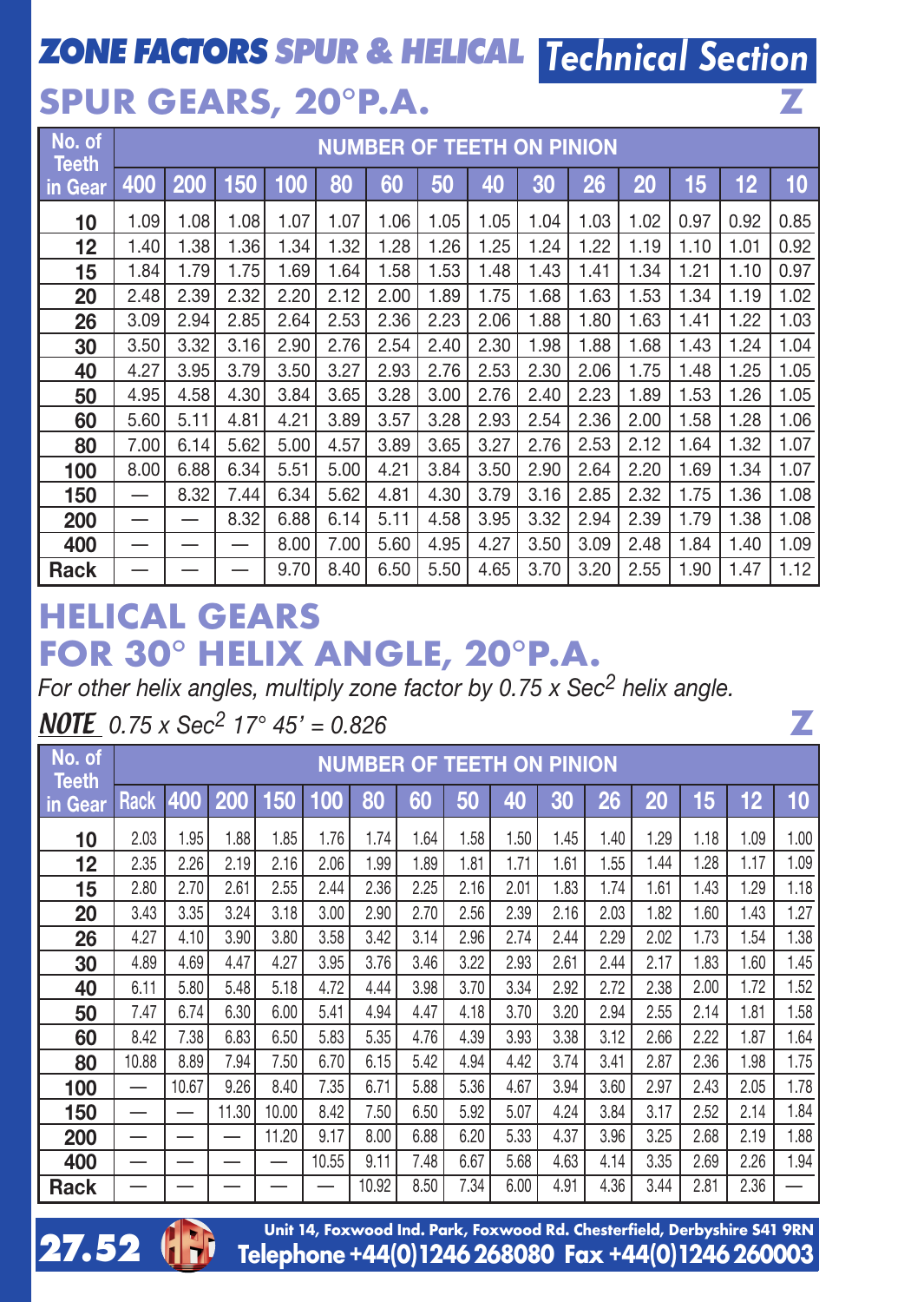### **STRENGTH FACTORS SPUR & HELICAL**

#### **HELICAL GEARS WITH 30° HELIX ANGLE, 20° P.A. AND 20° P.A. SPUR GEARS** For other helix angles, multiply zone strength by 1.33 x Cos<sup>2</sup> helix angle. NOTE: 1.33 x Cos<sup>2</sup> 17° 45' = 1.206<br>**For other helix angles, multiply zone strength by 1.33 x Cos<sup>2</sup> helix angle. NOTE: 1.33 x Cos<sup>2</sup> 17° 45' = 1**

| No. of<br><b>Teeth</b> |      | NO. OF TEETH ON MATING GEAR OR PINION |            |      |      |      |      |      |      |      |      |      |      |      |      |
|------------------------|------|---------------------------------------|------------|------|------|------|------|------|------|------|------|------|------|------|------|
| in Gear                | Rack | 400                                   | <b>200</b> | 150  | 100  | 80   | 60   | 50   | 40   | 30   | 26   | 20   | 15   | 12   | 10   |
| 10                     | .600 | .585                                  | .580       | .579 | .575 | .573 | .568 | .566 | .563 | .561 | .558 | .554 | .548 | .542 | .533 |
| 12                     | .658 | .639                                  | .630       | .625 | .618 | .614 | .605 | .600 | .597 | .593 | .591 | .585 | .573 | .562 | .550 |
| 15                     | .714 | .697                                  | .687       | .681 | .670 | .664 | .653 | .646 | .638 | .631 | .626 | .617 | .598 | .580 | 563  |
| 20                     | .770 | .750                                  | .738       | .731 | .720 | .713 | .698 | .686 | .677 | .652 | .642 | .626 | .605 | .579 | .562 |
| 26                     | .813 | .790                                  | .776       | .768 | .753 | .742 | .725 | .699 | .671 | .633 | .627 | .614 | .595 | .572 | .551 |
| 30                     | .838 | .813                                  | .796       | .788 | .772 | .759 | .738 | .716 | .677 | .623 | .611 | .602 | .582 | .560 | .543 |
| 40                     | .876 | .854                                  | .837       | .824 | .803 | .788 | .761 | .736 | .693 | .642 | .607 | .574 | .555 | .535 | .518 |
| 50                     | .900 | .872                                  | .858       | .848 | .822 | .806 | .776 | .752 | .705 | .644 | .620 | .582 | 544  | .517 | .490 |
| 60                     | .913 | .883                                  | .865       | .856 | .833 | .815 | .783 | .758 | .716 | .654 | .630 | .590 | .549 | .523 | .500 |
| 80                     | .928 | .896                                  | .875       | .863 | .839 | .821 | .791 | .765 | .728 | .673 | .645 | .602 | .562 | .533 | .511 |
| 100                    | .931 | .897                                  | .875       | .864 | .840 | .822 | .793 | .767 | .734 | .683 | .661 | .613 | .571 | .541 | .518 |
| 150                    | .930 | .893                                  | .870       | .858 | .835 | .820 | .780 | .770 | .740 | .697 | .676 | .628 | .584 | .552 | .533 |
| 200                    | .928 | .889                                  | .867       | .855 | .833 | .818 | .793 | .771 | .743 | .703 | .681 | .638 | .591 | .561 | .537 |
| 400                    | .924 | .882                                  | .861       | .850 | .828 | .814 | .791 | .772 | .747 | .713 | .695 | .654 | .607 | .576 | .550 |
| Rack                   |      | .869                                  | .850       | .839 | .820 | .808 | .789 | .767 | .755 | .728 | .714 | .684 | .642 | .606 | .582 |

The *zone factor* (Z) is a factor dependent on the total contact between mating teeth and the radii of curvature of the tooth surfaces.

*Internal Gears* - The zone factor for internal gears shall be equal to that for the same combination of external teeth multiplied by:-

$$
\left(\frac{R+1}{R-1}\right) 0.8 \text{ Power}
$$

The *Strength Factor* (Y) is a factor dependent on the number of teeth in contact, the cantilever strength of an individual tooth, and the distribution of load over the face of the tooth.

*Internal Gears* - The strength factor for the pinion gearing with an internal gear shall be the same as that for a pinion of the same number of teeth gearing with a rack. The strength factor for the internal gear shall be the same as that of a rack gearing with a pinion having the same number of teeth as the actual pinion, multiplied by:-

$$
\left(1 + \frac{3}{T}\right)
$$

where T is the number of teeth in the internal gear.

*Idler Gears* The idler gears in which the teeth make contact on one side with the driving gears and on the other with the driven gears, should be calculated on the normal basis for wear, but the speed co-efficient used in calculating the load capacity for strength must be half the normal value.

*Multiple Contact* - If a gear makes contact on the same set of flanks with more than one other gear, the equivalent running time per day is to be taken as the sum of those applying to the separate mating gears.

### **GEAR LUBRICATION**

Given the variety of gear types, service requirements, environmental influences and service temperature ranges, the choice of lubricant is an important factor for the service reliability and service life of the machine concerned. The following are recommended, on the basis of DIN 51 509 (Selection of Lubricants for Gears):-

**1. At peripheral velocities up to v = 2 m/s:**

High-consistency adhesive lubricants are used on large open gears.

**2. At peripheral velocities up to v = 4 m/s:**

Here, splash-lubrication using a soft gear-grease is customary into which the gear wheel dips

**3. At peripheral velocities up to v = 15 m/s:**

Here it is oil splash-lubrication which predominates **4. At peripheral velocities above v = 15 m/s:** In this range, oil spray lubrication is required in most cases.

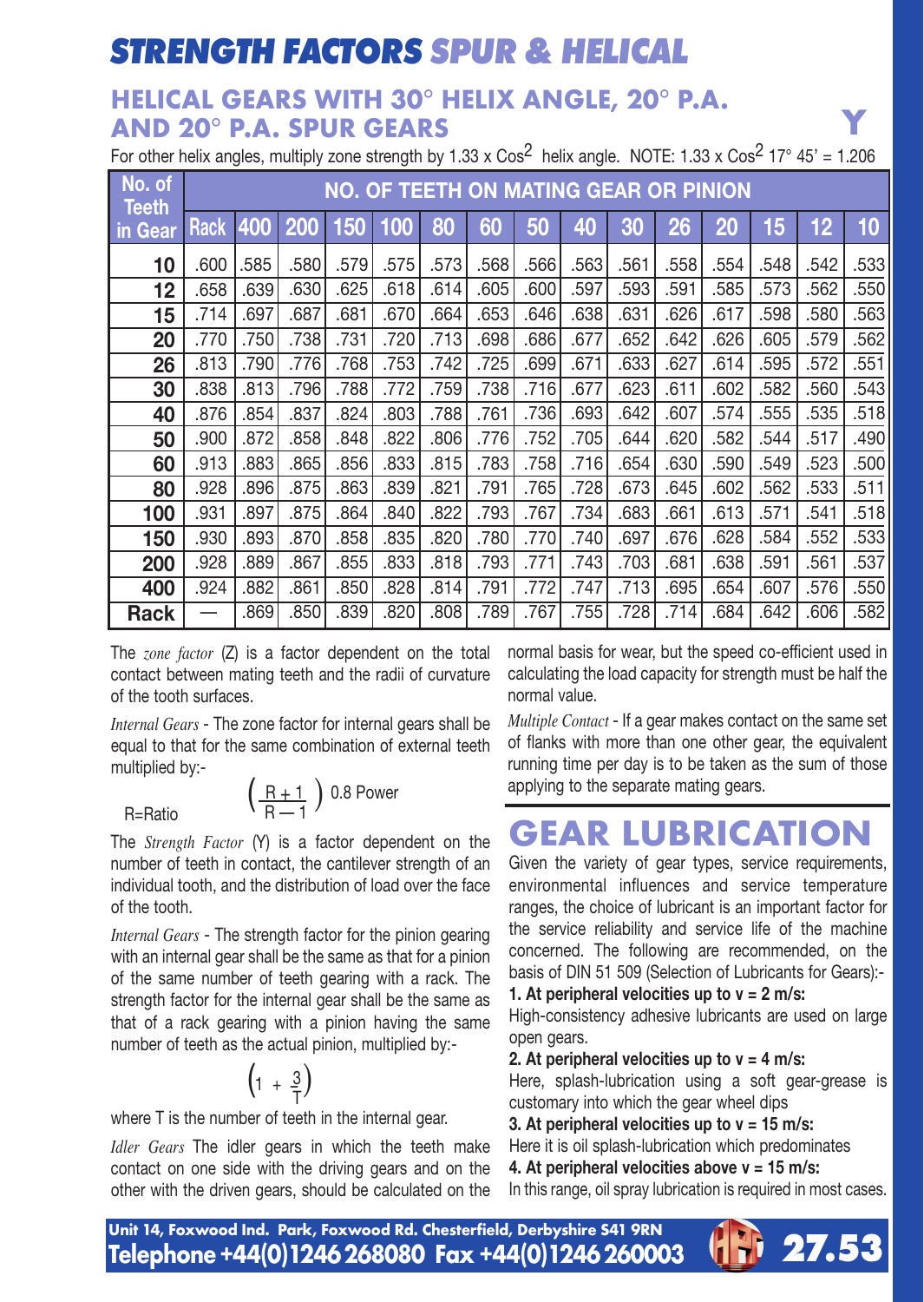## **FORMULAS BEVEL GEARS** Technical Section

| <b>TO FIND:-</b>                               | <b>PINION</b>                                                                               | <b>WHEEL</b>                                                                  |
|------------------------------------------------|---------------------------------------------------------------------------------------------|-------------------------------------------------------------------------------|
| <b>PCD</b>                                     | $\frac{n}{DP}$ or n x mod<br>$d =$<br>(mm)<br>(ins)<br>$n = No.$ of teeth.                  | $\frac{N}{DP}$<br>or N x mod<br>$D =$<br>(ins)<br>(mm)<br>$N = No.$ of teeth. |
| PITCH ANGLE<br>(for 90° shaft angle)           | $Y = \tan^{-1} \frac{n}{N}$ (deg)                                                           | $\Gamma = 90 - Y$ (deg)                                                       |
| PITCH ANGLE<br>(for shaft angle $< 90^\circ$ ) | $Y = \tan \left[ \frac{\sin \Sigma}{\left( \frac{N}{n} \right) + \cos \Sigma} \right]$      | $\Gamma = \Sigma - Y$                                                         |
|                                                | $\Sigma$ = SHAFT ANGLE                                                                      |                                                                               |
| PITCH ANGLE<br>(for shaft angle $> 90^\circ$ ) | $\frac{\sin(180 - \overline{\Sigma})}{\frac{N}{n} - \cos(180 - \Sigma)}$<br>$Y = \tan \int$ | $\Gamma = \Sigma - Y$                                                         |
| <b>CONE DISTANCE</b>                           | $A_0 =$<br>$2 \sin \Gamma$                                                                  | See Pinion * see note                                                         |

\* A pitch angle ( $\Sigma$ ) greater than 90° indicates an internal gear. Please contact Technical to determine if the gear can be cut.

## **FORMULAS - WORMS & WHEELS**

| TO FIND:-                           | <b>MODULE</b>                                                                         | <b>IMPERIAL</b>                         |  |  |  |  |  |
|-------------------------------------|---------------------------------------------------------------------------------------|-----------------------------------------|--|--|--|--|--|
| ØD                                  | (2 x MODULE) + PCDmm                                                                  | $2 + PCD"$<br>DP                        |  |  |  |  |  |
| TANGENT OF THE<br><b>LEAD ANGLE</b> | MODULE x No. of STARTS<br><b>PCD</b>                                                  | CP" x No. of STARTS<br>PCD $\times \pi$ |  |  |  |  |  |
| <b>CENTRE DISTANCE</b>              | PCD (Worm) + PCD (Wheel)<br>in mm<br>2                                                | PCD" (Worm) + PCD" (Wheel)<br>2         |  |  |  |  |  |
| <b>TO FIND:-</b>                    | <b>MODULE</b>                                                                         | <b>IMPERIAL</b>                         |  |  |  |  |  |
| THROAT Ø                            | $=$ (No. of TEETH $+$ 2) x MOD (mm)                                                   | No. of $TEETH + 2$<br>(inches)<br>DP    |  |  |  |  |  |
| TIP Ø                               | $=$ (No. of TEETH $+$ 3) x MOD (mm)                                                   | No. of TEETH + 3<br>(inches)<br>DP      |  |  |  |  |  |
| P.C.D.                              | $=$ No. of TEETH $\times$ MOD (mm)                                                    | No. of TEETH<br>(inches)<br>-<br>DP     |  |  |  |  |  |
| <b>REDUCTION RATIO</b>              | No. of TEETH in WHEEL<br>No. of STARTS in WORM                                        |                                         |  |  |  |  |  |
|                                     | Our WORMS and WORMWHEELS are made to give 0.08 - 0.15mm backlash at standard centres. |                                         |  |  |  |  |  |

Housing centres should be nominal +0.00 +0.05mm.

**27.54**

 $\frac{\text{PCD (WORM)} + \text{PCD (WHEEL)}}{2}$ 

CENTRE DISTANCE  $=$ 

**Telephone+44(0)1246268080 Fax +44(0)1246260003 Unit 14, Foxwood Ind. Park, Foxwood Rd. Chesterfield, Derbyshire S41 9RN**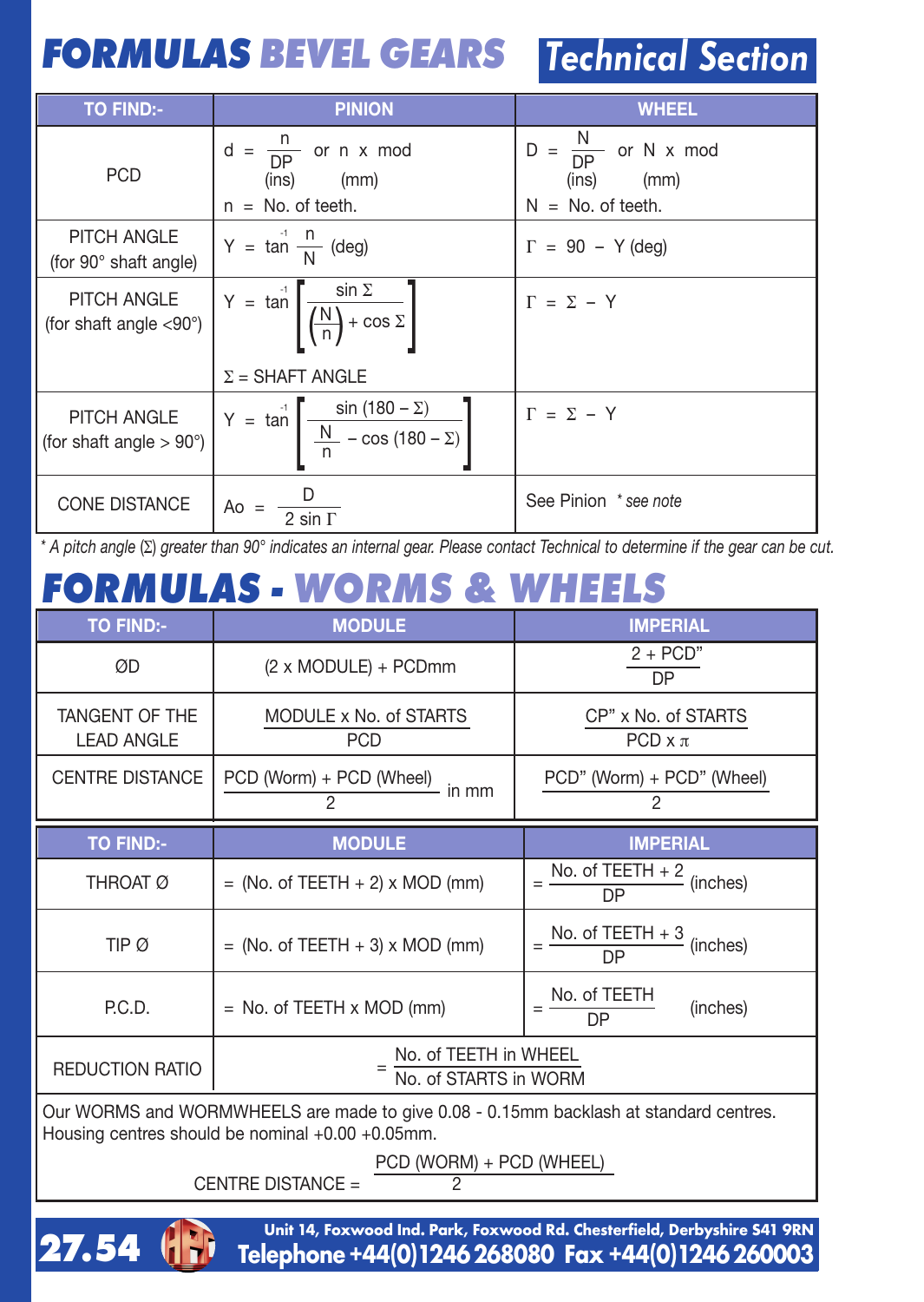## **LOAD CALCULATIONS BEVELS**

### **BEVEL GEARS, BSI 545 : 1949**

|        |                                      | <b>ALLOWABLE TANGENTIAL LOAD AT PITCH RADIUS</b>                                                                      |
|--------|--------------------------------------|-----------------------------------------------------------------------------------------------------------------------|
| Хc     | $=$ Speed factor for wear            |                                                                                                                       |
| z      | $=$ Zone factor (see chart)          | <b>WEAR</b>                                                                                                           |
| $Sc*$  | $=$ Material rating (surface stress) | $\frac{Xc \text{ Sc } Z F}{K \times 1.33} \times \left(\frac{C - F}{1.1 \times C}\right)$<br>lbs.                     |
| $Sb^*$ | $=$ Material rating (bending stress) |                                                                                                                       |
| ĸ      | $=$ Pitch factor DP $0.8$ power      |                                                                                                                       |
| F      | $=$ Face width (inches)              | <b>STRENGTH</b>                                                                                                       |
| Xb     | $=$ Speed for strength               | $rac{\text{Xb } \text{Sb} \text{Y F}}{\text{P}} \times \left( \frac{\text{C-F}}{1.1 \times \text{C}} \right)$<br>lbs. |
| Υ      | $=$ Strength factor                  |                                                                                                                       |
| c      | $=$ Cone distance (inches)           |                                                                                                                       |
| P      | DP                                   |                                                                                                                       |

Based on 12 hour day.

| Cone Distance $C =$<br>PCD" of Gear<br>2 x Sin Pitch Angle of Gear           |     | The lowest of the four<br>values for pinion and wheel<br>gives the gear rating. The |
|------------------------------------------------------------------------------|-----|-------------------------------------------------------------------------------------|
| Allowable tangential load at PCR = Torque lbs ins $x$ 2                      | lbs | normal rating for gears is                                                          |
| Pitch Angle of Gear = 90° - Pitch Angle of Pinion                            |     | based on 12 hours/day.                                                              |
| Pitch Angle of Pinion = $\tan^{-1}$ No. of Teeth Pinion<br>No. of Teeth Gear |     |                                                                                     |

| hrs per day<br>Approx. | <b>Total hours</b><br>life | Wear<br>multiply by | <b>Strength</b><br>multiply by |
|------------------------|----------------------------|---------------------|--------------------------------|
|                        |                            | 3.0                 | 2.0                            |
| 0.5                    | 100                        | 2.91                | 1.89                           |
|                        | 1000                       | 2.38                | 1.55                           |
| 3                      | 5000                       | 1.66                | 1.27                           |
| 6                      | 10000                      | 1.35                | 1.14                           |
| 12                     | 26000                      | 1.0                 | 1.0                            |
| 24                     | 52000                      | 0.79                | 0.9                            |

| Gear torque $=$                  |
|----------------------------------|
| allowable Tangential Load x PCD" |
|                                  |
|                                  |
| Allowable Tangential Load =      |
| Gear Torque x 2                  |

Technical Section

 $\overline{PCD}$ 

**\*** Please refer to **Material Strength** page for values.

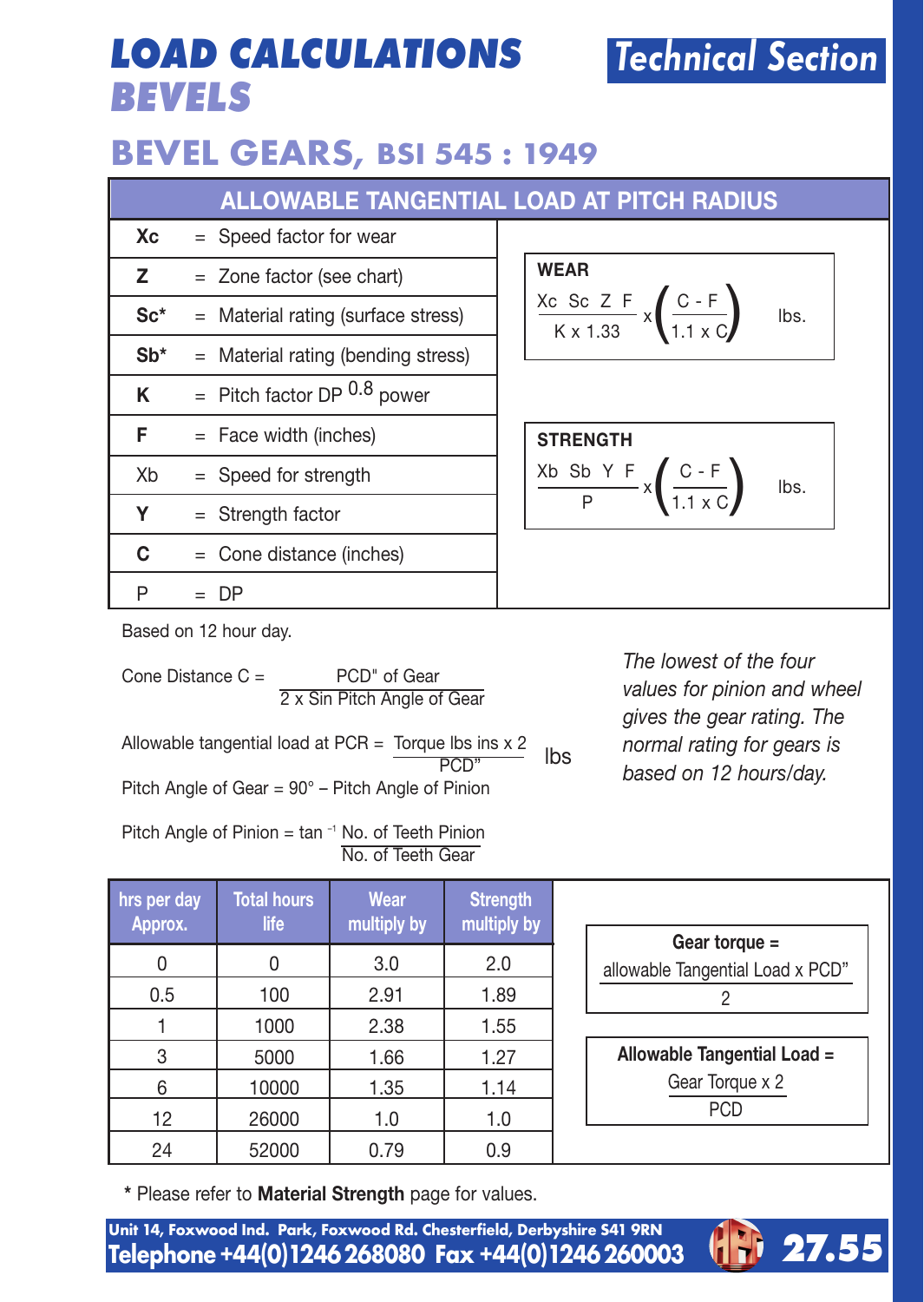## **BEVEL GEARS ZONE FACTORS Z**

## Technical Section

**maximum ratio 4:1 Gleason**

| No. of<br><b>Teeth</b> |       | <b>NUMBER OF TEETH IN MATING GEAR</b> |       |       |       |       |       |       |       |       |       |       |       |
|------------------------|-------|---------------------------------------|-------|-------|-------|-------|-------|-------|-------|-------|-------|-------|-------|
| in Gear                | 15    | 16                                    | 19    | 20    | 24    | 25    | 26    | 30    | 32    | 45    | 48    | 60    | 72    |
| 15                     | 1.800 | 1.850                                 | 2.050 | 2.100 | 2.245 | 2.250 | 2.255 | 2.350 | 2.380 | 2.450 | 2.500 | 2.600 |       |
| 16                     | 1.850 | 1.950                                 | 2.235 | 2.240 | 2.260 | 2.265 | 2.265 | 2.455 | 2.500 | 2.650 | 2.700 | 2.740 |       |
| 19                     | 2.050 | 2.235                                 | 2.300 | 2.355 | 2.600 | 2.600 | 2.650 | 2.750 | 2.755 | 3.000 | 3.000 | 3.100 | 3.150 |
| 20                     | 2.100 | 2.240                                 | 2.355 | 2.450 | 2.730 | 2.740 | 2.750 | 2.770 | 2.755 | 3.200 | 3.300 | 3.350 | 3.400 |
| 24                     | 2.245 | 2.260                                 | 2.600 | 2.730 | 2.850 | 2.900 | 2.950 | 3.200 | 3.250 | 3.600 | 3.650 | 3.750 | 3.800 |
| 25                     | 2.250 | 2.265                                 | 2.600 | 2.740 | 2.900 | 2.900 | 3.050 | 3.250 | 3.300 | 3.750 | 3.750 | 3.800 | 3.950 |
| 26                     | 2.255 | 2.265                                 | 2.650 | 2.750 | 2.950 | 3.050 | 3.200 | 3.400 | 3.450 | 3.800 | 3.850 | 4.000 | 4.100 |
| 30                     | 2.350 | 2.455                                 | 2.750 | 2.770 | 3.200 | 3.250 | 3.400 | 3.650 | 3.700 | 4.100 | 4.200 | 4.500 | 4.700 |
| 32                     | 2.380 | 2.500                                 | 2.755 | 2.775 | 3.250 | 3.300 | 3.450 | 3.700 | 3.700 | 4.200 | 4.300 | 4.700 | 4.850 |
| 45                     | 2.450 | 2.650                                 | 3.000 | 3.200 | 3.600 | 3.750 | 3.800 | 4.100 | 4.200 | 5.000 | 5.200 | 5.800 | 5.950 |
| 48                     | 2.500 | 2.700                                 | 3.000 | 3.300 | 3.650 | 3.750 | 3.850 | 4.200 | 4.300 | 5.200 | 5.400 | 5.900 | 6.100 |
| 60                     | 2.600 | 2.740                                 | 3.100 | 3.350 | 3.750 | 3.800 | 4.000 | 4.500 | 4.700 | 5.800 | 5.900 | 6.600 | 7.000 |
| 72                     |       |                                       | 3.150 | 3.400 | 3.800 | 3.950 | 4.100 | 4.700 | 4.850 | 5.950 | 6.100 | 7.000 | 7.700 |

#### **STRENGTH FACTORS Y**

| No. of<br><b>Teeth</b> |      | <b>NUMBER OF TEETH IN MATING GEAR</b> |      |      |      |      |  |  |  |  |  |
|------------------------|------|---------------------------------------|------|------|------|------|--|--|--|--|--|
| in Gear                | 15   | 20                                    | 30   | 40   | 60   | 80   |  |  |  |  |  |
| 15                     | .625 | .660                                  | .670 | .705 | .710 |      |  |  |  |  |  |
| 20                     | .585 | .625                                  | .705 | .730 | .745 | .750 |  |  |  |  |  |
| 30                     | .570 | .620                                  | .710 | .765 | .795 | .810 |  |  |  |  |  |
| 40                     | .580 | .625                                  | .715 | .770 | .825 | .840 |  |  |  |  |  |
| 60                     | .600 | .640                                  | .720 | .765 | .830 | .860 |  |  |  |  |  |
| 80                     |      | .650                                  | .720 | .760 | .790 | .855 |  |  |  |  |  |

### **SPEED FACTORS Xc FOR WEAR**

| Rpm | Kс.  | Rpm | Xс   | <b>Rpm</b> | Xс.  | <b>Rpm</b> | Xс   |
|-----|------|-----|------|------------|------|------------|------|
|     | 1.00 | 10  | .635 | 200        | .375 | 2000       | .230 |
| 2   | 0.88 | 20  | .550 | 400        | .330 | 4000       | .180 |
|     | 0.77 | 40  | .485 | 600        | .310 | 6000       | .165 |
| 6   | 0.70 | 60  | .460 | 800        | .285 | 8000       | .140 |
| 8   | 0.67 | 100 | .425 | 1000       | .275 | 10000      | .125 |

## **SPEED FACTORS Xb FOR STRENGTH**

| Rpm | Кc  | Rpm | Xс   | <b>Rpm</b> | Хc   | Rpm   | Хc   |
|-----|-----|-----|------|------------|------|-------|------|
|     | .66 | 10  | .570 | 200        | .375 | 2000  | .230 |
|     | .64 | 20  | .525 | 400        | .330 | 4000  | .180 |
| 4   | .62 | 40  | .480 | 600        | .310 | 6000  | .165 |
| 6   | .59 | 60  | .460 | 800        | .285 | 8000  | .140 |
|     | .58 | 100 | .425 | 1000       | .275 | 10000 | .125 |

27.56  $\binom{1}{1}$  Telephone +44(0)1246 268080 Fax +44(0)1246 260003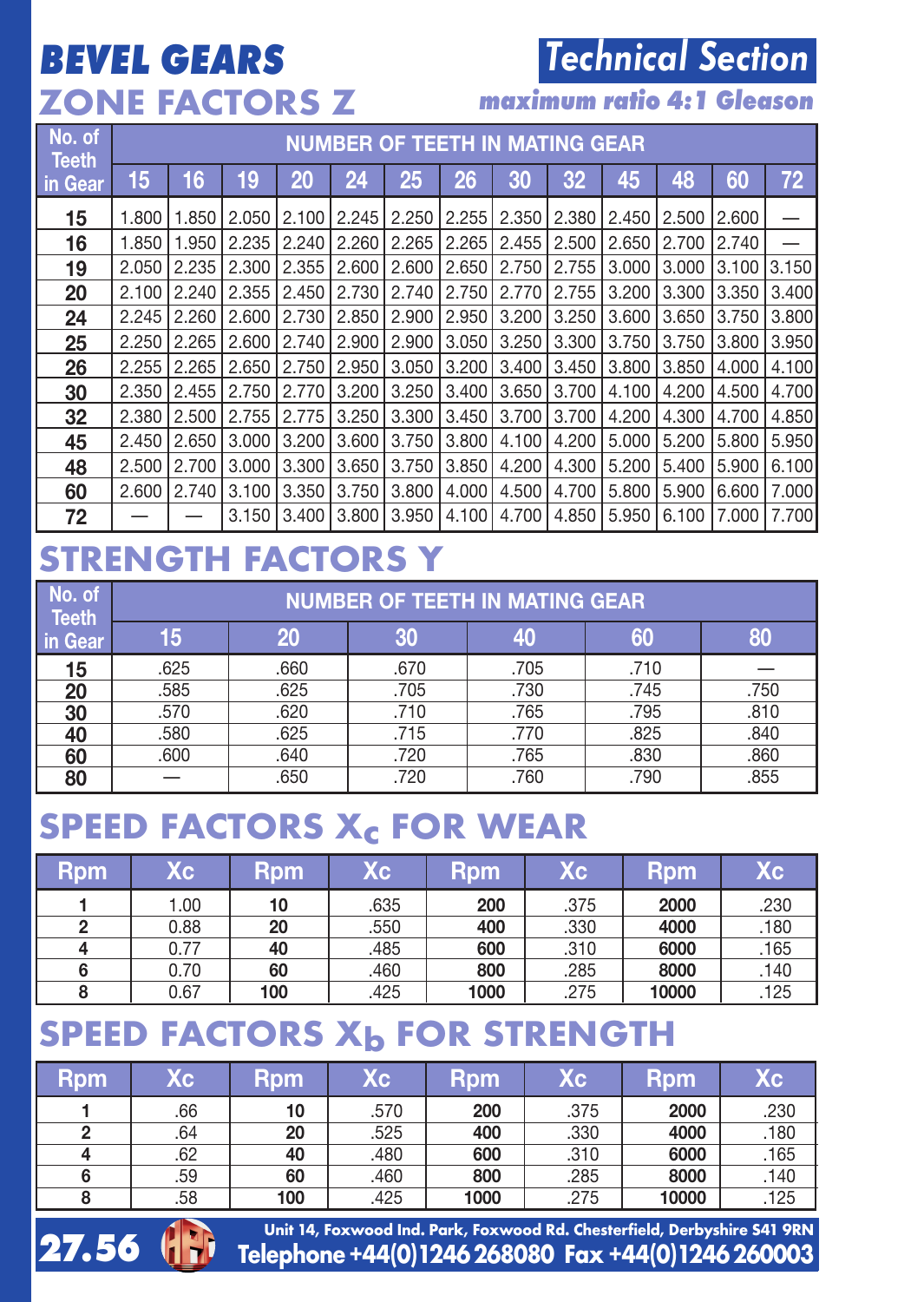## **LOAD CALCULATIONS WORMS & WHEELS**

#### **BSI 721 : 1937**

|      | TORQUE CAPACITY (based on 12 hour day)          |
|------|-------------------------------------------------|
| Xc   | $=$ Speed factor for wear (see chart)           |
| 0.18 | $=$ Constant value                              |
| Sc   | = Material rating - surface stress (see tables) |
| Sb   | = Material rating - bending stress (see tables) |
| efw  | $=$ Effective face width of wheel               |
| Xb   | = Speed factor for strength                     |
| 1.8  | $=$ Constant value                              |
| м    | $=$ Addendum in inches                          |
| D    | $=$ Wheel PCD"                                  |
| Lr   | = Length at root of wheel teeth in inches       |
|      | $\cos \alpha$ = Cosine of lead angle of worm    |

| 0.18 Sc Xc efw $D^{1.8}$<br>lbs. Ins.<br><b>STRENGTH</b><br>1.8Sb Xb Lr M D Cos $\alpha$ lbs. ins. |
|----------------------------------------------------------------------------------------------------|
|                                                                                                    |
|                                                                                                    |
|                                                                                                    |
|                                                                                                    |

efw Lr

**Rubbing Speed Feet/Minute** = Worm pcd" x π x RPM x secant lead angle 12

$$
\begin{aligned}\n\mathbf{efw} &= 2 \times \sqrt{\text{Addendum}^n \left(\text{Worm O/D}^n - \text{Addendum}^n\right) \\
\mathbf{Lr} &= 2 \times \theta^\circ \times \frac{\text{Worm O/D}}{2} \times 0.01745 \\
\text{Cos}\theta &= \left(\frac{\text{PCD of Worm}^n}{2}\right)\n\end{aligned}
$$

PCD of Worm" )

*Note : The lowest of the four values for Worm and Wheel gives the gear rating.*<br> **gives** the gear rating.

| Angle $\theta^{\circ}$ = Cos <sup>-1</sup> $\theta$ |  |
|-----------------------------------------------------|--|
|-----------------------------------------------------|--|

|             |      | <b>RUNNING TIME</b> (hours per day)                            |                     |      |      |      |                 |       |      |      |         |      |
|-------------|------|----------------------------------------------------------------|---------------------|------|------|------|-----------------|-------|------|------|---------|------|
|             |      | Xc and Xb to be divided by factors below for different hrs/day |                     |      |      |      |                 |       |      |      |         |      |
|             |      |                                                                | $1/6$ $1/4$ $1/2$ 1 |      |      |      | $3 \mid 4 \mid$ | $6-1$ | 78 J |      | $10$ 18 | 24   |
| <b>Wear</b> |      | 0.38                                                           | 0.42                | 0.47 | 0.55 | 0.62 | 0.68            | 0.78  | 0.87 | 0.94 | 1.15    | 1.24 |
| Strength    | 0.50 | 0.54                                                           | 0.56                | 0.59 | 0.64 | 0.68 | 0.72            | 0.79  | 0.87 | 0.94 | 1.15    | 1.24 |

Unit 14, Foxwood Ind. Park, Foxwood Rd. Chesterfield, Derbyshire 541 9RN<br>Telephone +44(0)1246 268080 Fax +44(0)1246 260003



## Technical Section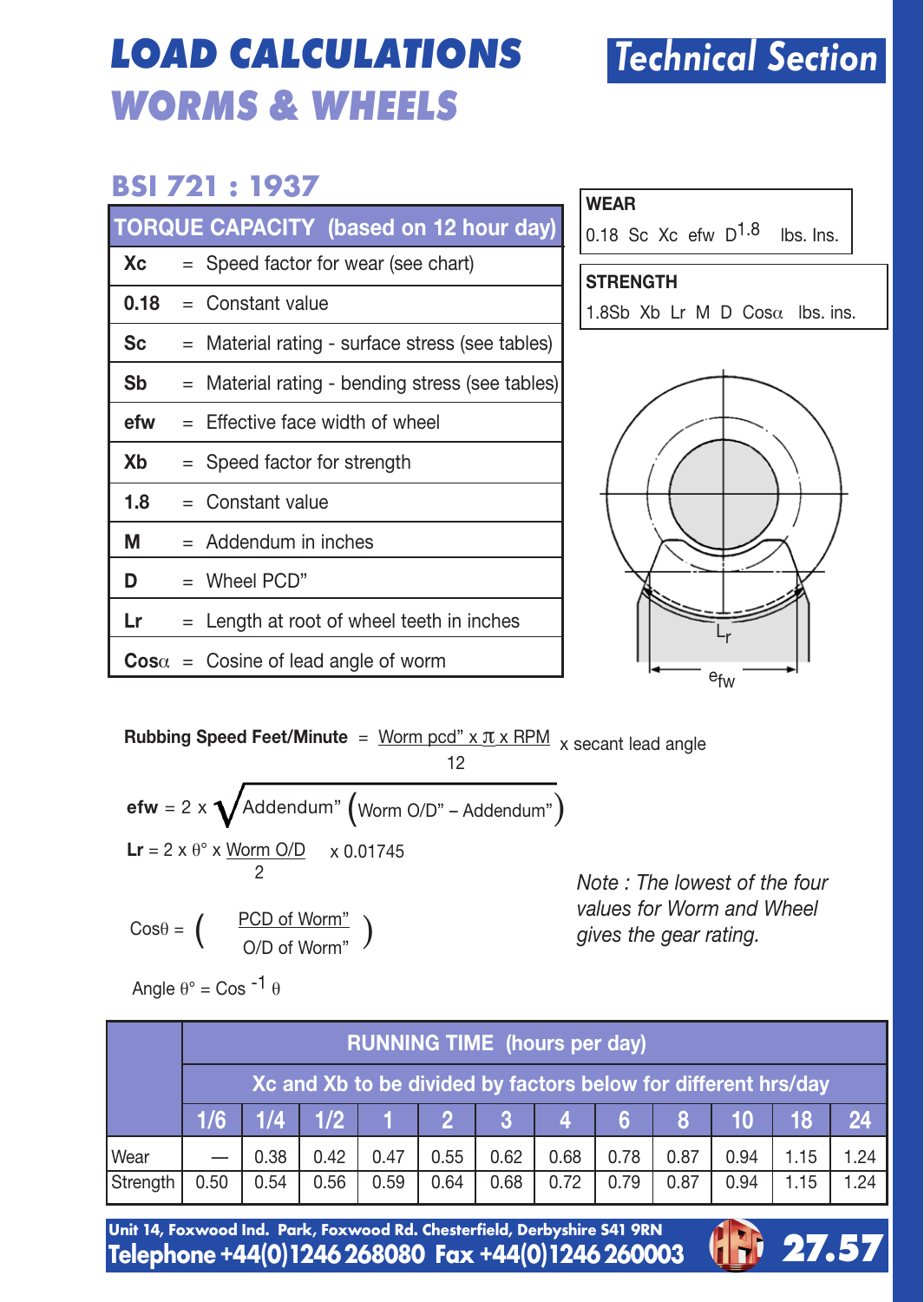## **SPEED FACTORS WORMS & WHEELS**

#### **Xc FOR WEAR**

| <b>RPM</b> of<br>Worm & | <b>RUBBING SPEED (ft/min)</b> |      |      |      |      |      |      |      |      |  |  |  |
|-------------------------|-------------------------------|------|------|------|------|------|------|------|------|--|--|--|
| <b>Wheel</b>            | 1                             | 4    | 10   | 40   | 100  | 200  | 600  | 1000 | 2000 |  |  |  |
| 2500                    | .19                           | .17  | .165 | .145 | .13  | .118 | .099 | .090 | .078 |  |  |  |
| 2000                    | .21                           | .185 | .18  | .155 | .140 | .13  | .107 | .097 | .085 |  |  |  |
| 1000                    | .26                           | .24  | .23  | .195 | .175 | .16  | .135 | .125 | .106 |  |  |  |
| 800                     | .27                           | .25  | .24  | .21  | .19  | .175 | .15  | .135 | .115 |  |  |  |
| 500                     | .32                           | .3   | .28  | .245 | .23  | .20  | .17  | .155 | .135 |  |  |  |
| 200                     | .42                           | .38  | .36  | .32  | .28  | .260 | .220 | .20  | .17  |  |  |  |
| 100                     | .48                           | .46  | .43  | .37  | .34  | .31  | .26  | .23  | .20  |  |  |  |
| 40                      | .58                           | .55  | .51  | .45  | .40  | .36  | .31  | .28  | .24  |  |  |  |
| 20                      | .65                           | .6   | .56  | .50  | .45  | .41  | .34  | .32  | .27  |  |  |  |
| 10                      | .71                           | .7   | .61  | .54  | .48  | .44  | .37  | .34  | .29  |  |  |  |
| $\overline{2}$          | .82                           | .8   | .71  | .65  | .57  | .54  | .45  | .42  | .36  |  |  |  |

#### **Xb FOR STRENGTH**

| <b>RPM</b> | <b>Speed</b><br>Factor | <b>RPM</b> | <b>Speed</b><br>Factor | <b>RPM</b> | Speed,<br>Factor | <b>RPM</b> | <b>Speed</b><br>Factor |
|------------|------------------------|------------|------------------------|------------|------------------|------------|------------------------|
| 10         | 0.560                  | 90         | 0.420                  | 500        | 0.310            | 3000       | 0.200                  |
| 15         | 0.540                  | 100        | 0.415                  | 600        | 0.300            | 3500       | 0.190                  |
| 20         | 0.520                  | 150        | 0.384                  | 700        | 0.290            | 4000       | 0.180                  |
| 30         | 0.500                  | 200        | 0.365                  | 800        | 0.280            | 4500       | 0.175                  |
| 40         | 0.480                  | 250        | 0.350                  | 900        | 0.270            | 5000       | 0.170                  |
| 50         | 0.460                  | 300        | 0.340                  | 1000       | 0.260            | 6000       | 0.160                  |
| 60         | 0.450                  | 350        | 0.335                  | 1500       | 0.240            | 7000       | 0.150                  |
| 70         | 0.440                  | 400        | 0.330                  | 2000       | 0.225            | 8000       | 0.140                  |
| 80         | 0.430                  | 450        | 0.320                  | 2500       | 0.210            | 9000       | 0.135                  |



**27.58** (**18.** Telephone +44(0)1246 268080 Fax +44(0)1246 260003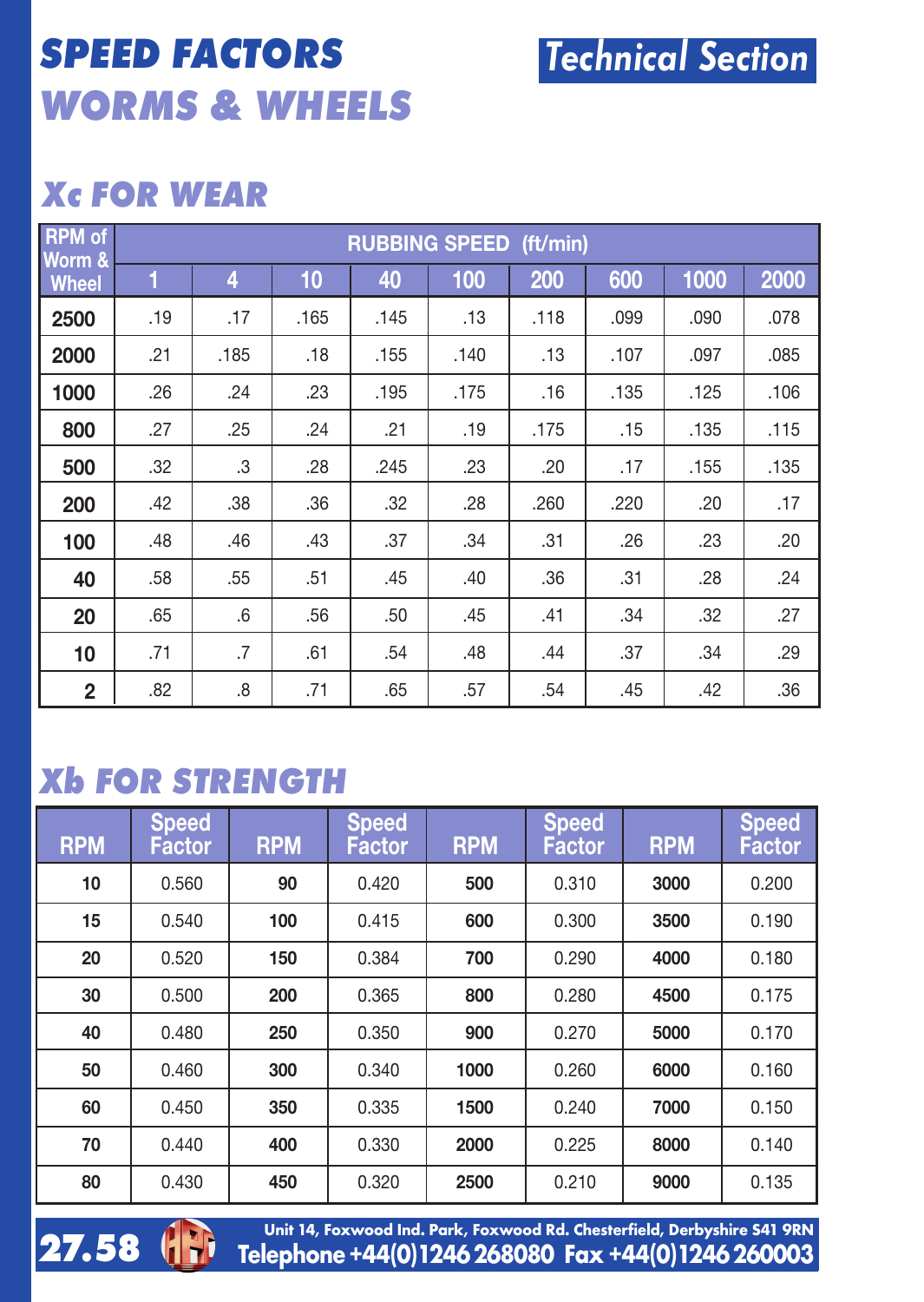#### **BENDING AND SURFACE STRESS FACTORS WORMS & WHEELS** Technical Section

## **Wheel**

| <b>WHEEL Materials</b> |                                       | <b>Bending Stress</b><br><b>Factor Sb</b><br><b>Pounds per</b> | Find surface stress factor Sc for<br>wheel, under worm material<br>classification letter |         |      |      |         |  |  |
|------------------------|---------------------------------------|----------------------------------------------------------------|------------------------------------------------------------------------------------------|---------|------|------|---------|--|--|
|                        |                                       | Sq. In.                                                        | A                                                                                        | в       | c    | D    | F       |  |  |
|                        | Phosphor Bronze<br>Sand Cast          | 7.000                                                          |                                                                                          | 600*    | 600  | 700  | $1400*$ |  |  |
| ١A                     | Phosphor Bronze<br>Chill Cast         | 8,500                                                          |                                                                                          | $800*$  | 800  | 900  | 1600    |  |  |
|                        | Phosphor Bronze<br>Centrifugally Cast | 10,000                                                         |                                                                                          | $1000*$ | 1000 | 1100 | 2000    |  |  |
|                        | Cast Iron (Gray)                      | 6.000                                                          | $900*$                                                                                   | 600*    | 600  | 600  | 750     |  |  |

#### **Worm**

*HPC 'standard' wheels use sand cast PB2*

*\*For 'standard' hardened worms use 1400 Sc value for wheels*

|   | <b>WORM Materials</b>                       | <b>Bending Stress</b><br><b>Factor Sb</b><br><b>Pounds per</b> | Find surface stress factor Sc for<br>wheel, under worm material<br>classification letter |        |   |   |       |  |  |
|---|---------------------------------------------|----------------------------------------------------------------|------------------------------------------------------------------------------------------|--------|---|---|-------|--|--|
|   |                                             | Sq. In.                                                        | Α                                                                                        | в      | c | n | Е     |  |  |
|   | 0.4% Carbon Steel<br>Normalised             | 20,000                                                         | 1400                                                                                     | $900+$ |   |   |       |  |  |
| D | 0.55% Carbon Steel<br>Normalised            | 22,000                                                         | 2000                                                                                     | 1100+  |   |   |       |  |  |
| Е | Low-carbon<br>CasehardeningSteel            | 27,000                                                         | 6000                                                                                     | 4000+  |   |   |       |  |  |
|   | 3.5% Nickel<br>Casehardening Steel          | 40,000                                                         | 6500                                                                                     | 4000+  |   |   | 2000+ |  |  |
|   | 5% Nickel<br>Casehardening Steel            | 47,000                                                         | 7000                                                                                     | 4000+  |   |   | 2000+ |  |  |
|   | 3.5% Nickel Chromium<br>Casehardening Steel | 47,000                                                         | 7000                                                                                     | 4000+  |   |   | 2000+ |  |  |
|   | High Nickel-chrom<br>Casehardening Steel    | 47.000                                                         | 8000                                                                                     | 4000+  |   |   | 2000+ |  |  |

*NOTE: Section E - hardened, ground and polished.*

HPC Standard Worms Unhardened -  $Sc = 1400 \text{ Sh} = 17,000$  $Hardened - SC = 6000 Sb = 27,000$ 

\* Maximum permissible rubbing speeds, 500 feet per minute.

✝ Should not be used except for hand operated gearing.